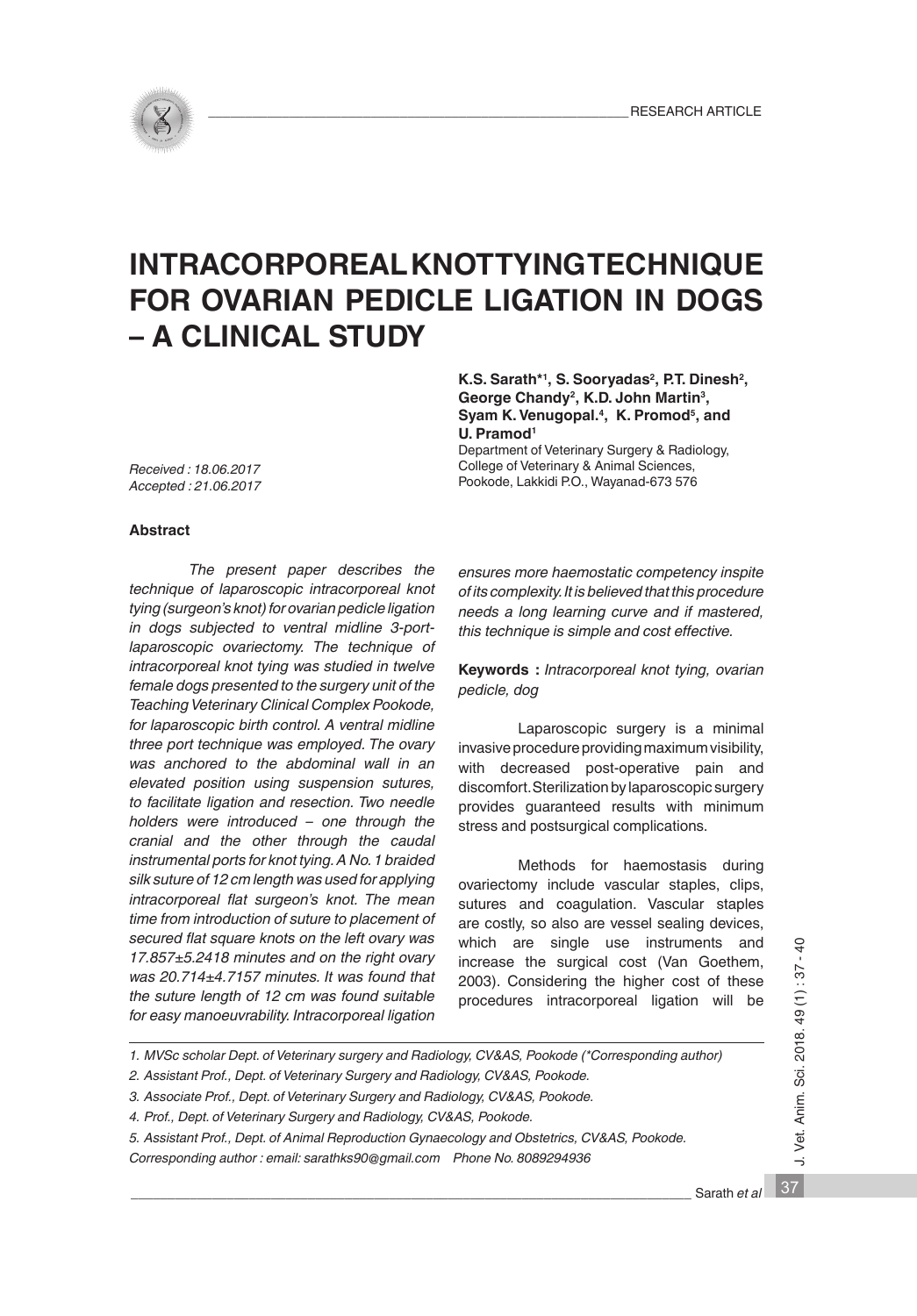an ideal alternative for haemostasis during laparoscopic ovariectomy in dog. There are no standard procedures described in literature, on how to perform this simple technique. It is believed that this procedure needs a long learning curve (Pope and Knowles, 2012) and if mastered, this technique is simple and cost effective.

Laparoscopic ligatures are applied either intracorporeally or extracorporeally. Intracorporeal knots are made entirely within the abdomen by using an instrument tie technique to form flat knots- square or surgeon's knot. Intracorporeal flat square knots can withstand more distraction forces compared with intracorporeal slip-square knots (Goldenberg and Chatterjee, 2009). The present paper describes the technique of intracorporeal knot tying (surgeon's knot) for ovarian pedicle ligation in dogs subjected to ventral midline-3 port-laparoscopic ovariectomy.

#### **Materials and methods**

 The technique of intracorporeal knot tying was studied in twelve female dogs presented to the surgery unit of the Teaching Veterinary Clinical Complex Pookode, for laparoscopic birth control. Animals weighed 9-18 kg and aged one to three years. Following general anaesthesia all dogs were positioned in dorsal recumbency, over a tiltable 'V' positioner. A ventral midline three port technique was employed. The sub-umbilical port was employed for the rigid telescope, while the preumbilical and caudal midline ports were used for the 5 mm laparoscopic surgical instruments. The surgeon and assistant stood on right side of the dog, and the V positioner was tilted to the same side for left ovariectomy (Figure 1). Likewise, the process was repeated for the other ovary. Following portal placements and quick examination of the abdominal organs using the telescope, the animal was tilted to the side opposite to that of the ovary to be removed. Ovarian bursa was identified and grasped with a grasping forceps and gently elevated towards the respective abdominal wall. A 1/2 circle cutting edge needle with a silk suture was passed through the abdominal wall around the ovary and out of the abdominal wall. The needle was removed and two ends of suture were held together outside the abdomen with a small clamp. The ovary was thus anchored to the abdominal wall in an elevated position using suspension sutures, to facilitate ligation and resection.

 Two needle holders were introduced – one through the cranial and the other through the caudal instrumental ports. A No. 1 braided silk suture of 12 cm length was used for ligation. For left ovary ligation, the suture was introduced through the caudal port. A window was created in the mesovarium by the blunt tip of the needle holder holding the suture, and the suture was placed through the window towards the cranial edge of the ovarian ligament (Figure 2). The edge of the suture was grasped using the cranial needle holder, so as to take it around the ovarian ligament (Figure 3). The suture was then exchanged to the caudal needle holder (Figure 4). Thereafter spyres were made around the cranial needle holder (Figure 5). The caudal end of the suture was then grasped by the cranial needle holder (Figure 6) and the suture end was pulled through the spyres to create the knot (Figure 7). The tails of the knot were then exchanged to the opposite needle holders (Figure 8) to pull and tighten the knot. The suture was held close to the knot to tighten the knot. The caudal tail of the suture was then held using the cranial needle holder and spyres were taken around the caudal needle holder (Figure 9). The cranial tail of the suture was then grasped by the caudal needle holder and pulled through the spyres to create the second knot (Figure 10). The tails of the knot were then exchanged to the opposite needle holders to pull and tighten the knot as described earlier. The caudal needle holder was replaced with an endoscissors and the tails of the suture were cut, and removed using the cranial needle holder. A needle holder, with another suture of same length, then replaced the endoscissors. The suture was then passed around the uterine end and taken through the window of the mesovarium, using the cranial needle holder (Figure 11). Ligature was then applied at the uterine end, as described earlier for the ovarian pedicle. Following removal of excess tails of the ligature, the ovary was resected by cutting the ovarian ligament and uterine end towards the

38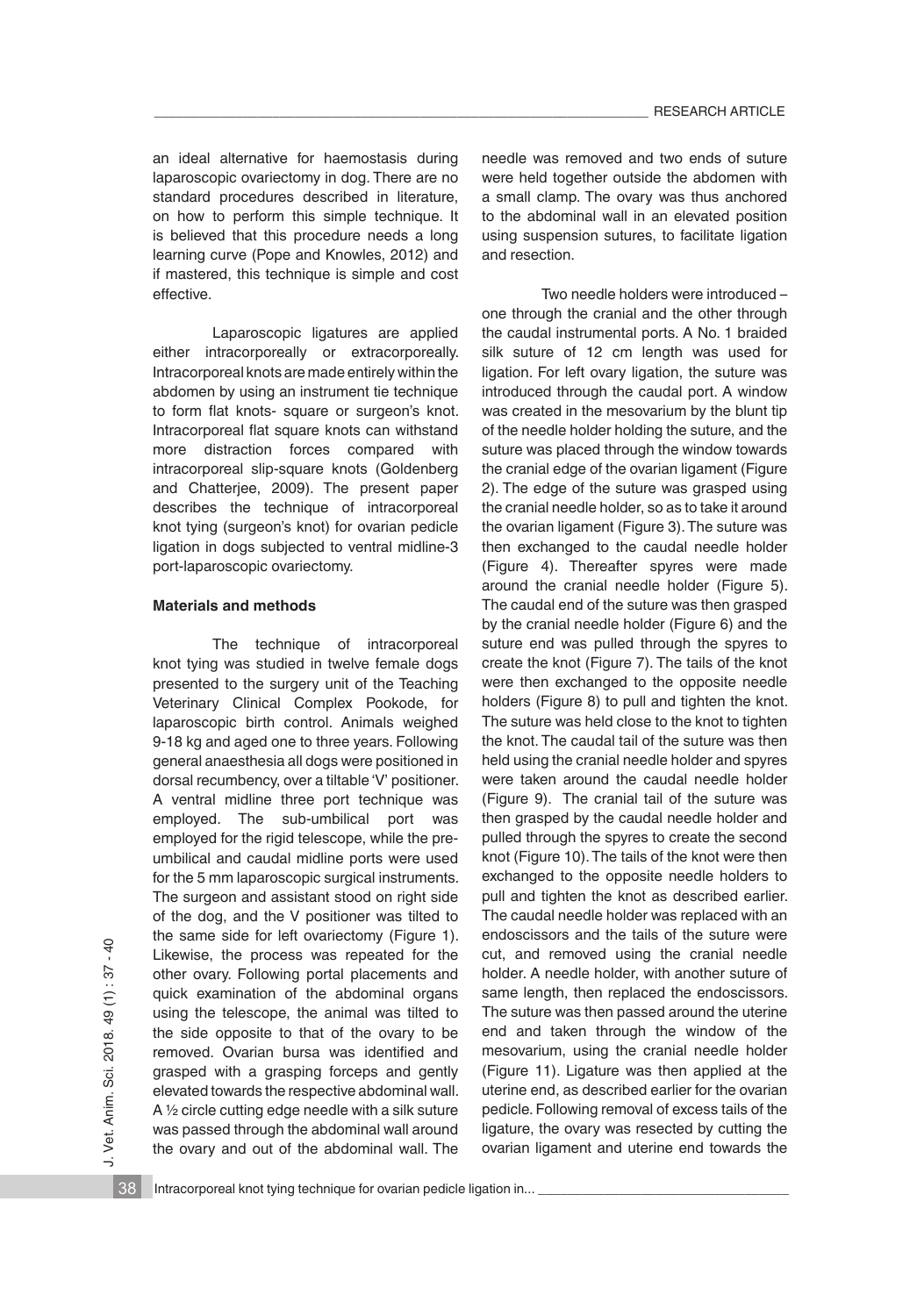ovary, away from the ligature. The scissors was replaced by a grasper, to hold the ovary and remove it through the cranial port. Standing on the left side of the dog and tilting the patient to the same side, the procedure was repeated as described earlier, for the right ovary too.

#### **Results and discussion**

 The mean time from introduction of suture to placement of secured flat surgeon's knots on the left ovary was 17.857±5.2418 minutes and on the right ovary was 20.714 ± 4.7157 minutes. The mean time taken for laparoscopic ovariectomy was 76.929 ±8.9463 minutes. Intracorporeal ligation for laparoscopic ovariectomy was effective and safe. Valocky *et*  *al.* (1999) performed ovariectomy by modified endosuturing technique and the mean time taken for the procedure was 70 minutes. Right ovary ligation required more time compared to left ovary. It was found that the suture length of 12 cm was found suitable for easy manoeuvrability. An important factor is the length of the introduced suture material. It should neither be too short nor too long (Too long would make suturing extremely difficult). Aryazand *et al*. (2015) opined that a suture not longer than 15 cm would make handling and maneuverability easier. Croce and Olmi (2000) suggested an ideal length of a suture for intracorporeal performance of a separate stitch as 10 cm. Use of suspension sutures for holding ovarian bursa provided safe removal